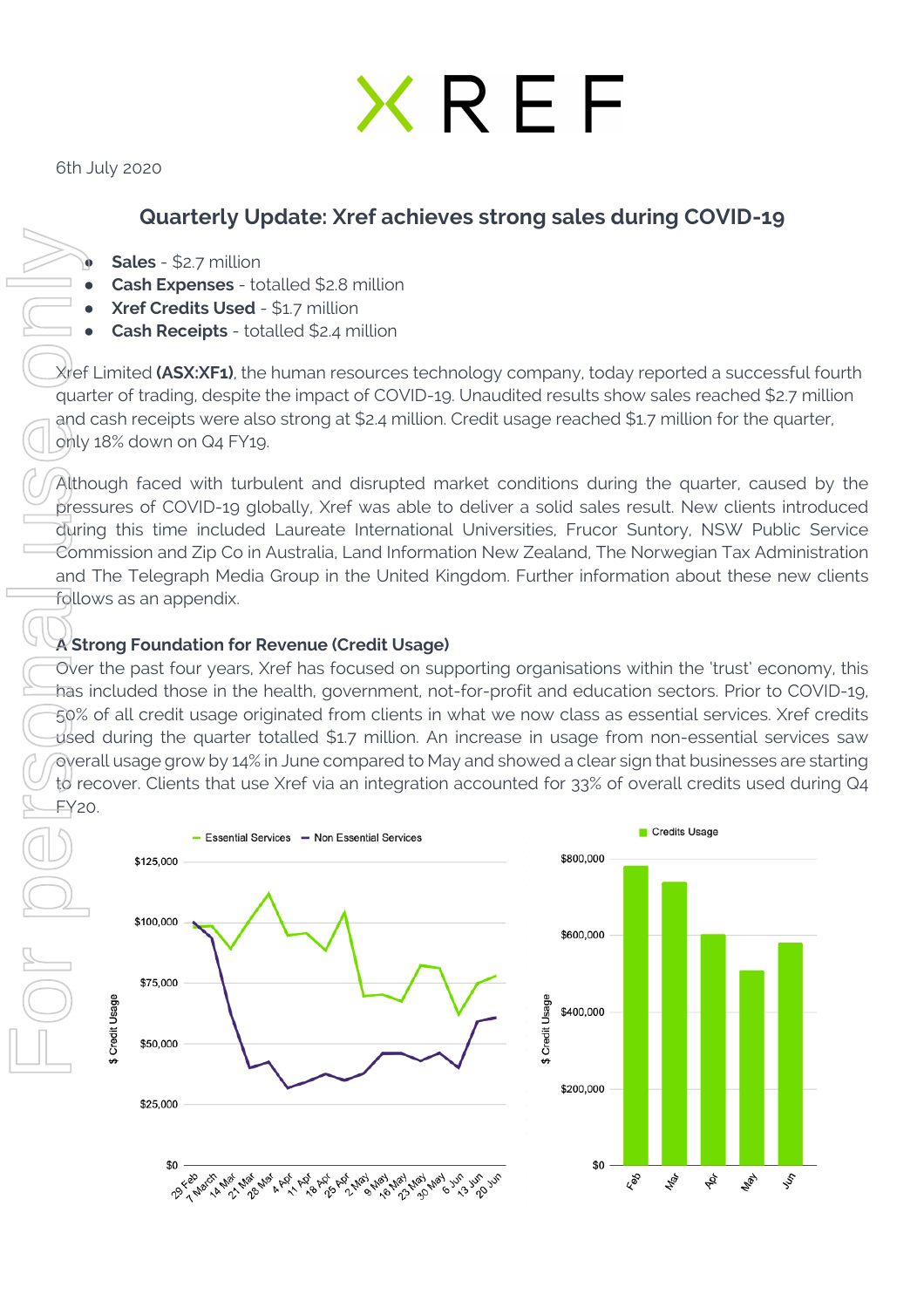#### **Capturing Growing Market Demand**

COVID-19 has accelerated global demand for remote working and, as a result, employers' desire to improve governance is increasing and they are seeking improved ways to perform candidate verification. Xref's reliance on outbound direct sales activities is fast becoming replaced by the need to capture growing market demand. The Company has witnessed a rise in inbound leads, in the most part as a result of its channel partner integrations, global digital strategy and the network effect generated through the numerous sectors and global regions it is used in.

Xref can acquire clients via the self-serve platform, its in-house enterprise sales teams or via channel partners. Xref has continued to launch new integration partnerships during the quarter. Integrations with Greenhouse, PageUp, and LinkedIn Talent Hub, as well as the next stage of the CVCheck partnership, which saw Xref references added to the CVCheck platform, are complete and joint go to market campaigns have all been launched.

Sales of Xref credits reached \$2.7 million during the quarter, despite the effects of the COVID-19 pandemic, down by only 25% and the company's second highest sales quarter to date.



Of the \$2.7 million credits sold, 14% were new client sales, 14% came from Xref's international offices in Europe and North America and 63% were from clients deemed essential services during COVID-19.

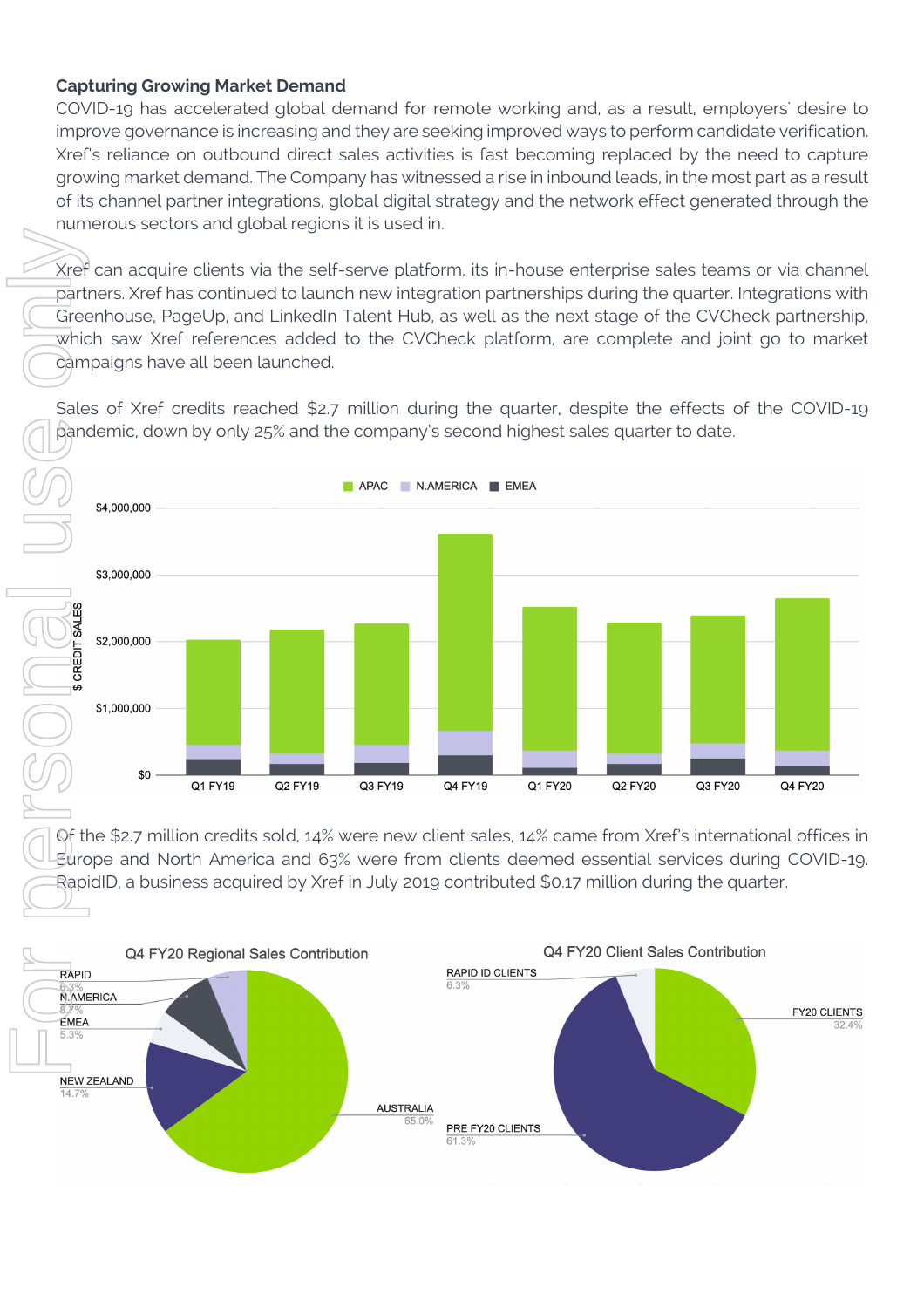#### **New Zealand - a Story of Recovery**

On the 25th March 2020, New Zealand entered full lockdown restrictions as a result of the COVID-19 pandemic. Credit usage was upheld by the clients deemed 'essential' during the crisis and, despite an initial drop, sales started to grow from mid-April. On June 8th, a week after the New Zealand public holiday (Queen's Birthday), all restrictions were lifted. Sales and usage immediately returned to peak levels.



#### **Cost of Acquisition Decreasing - Cash Preserved**

During the June quarter, 60 new clients joined Xref, down only 17% from the 72 clients acquired in Q2 FY20. The transition from outbound to inbound sales is decreasing the overall cost of acquisition. COVID-19 has accelerated adoption and therefore lessened the need for direct sales. As an example, Xref closed its Norwegian operation in April and chose to sell into the region remotely from London, this has been validated by the success with the Norwegian Tax Office joining as a customer in May.

Since December 2019, Xref has scaled back event costs, travel, development costs, office leases and has reduced headcount from 98 to 61 people. This has driven a dramatic and immediate reduction in cash expenses. Cash outflows for the June quarter were down 47% to \$2.8 million from \$5.3 million in Q2  $FY20$ 

Since November 2019, Xref's primary focus has been on preserving cash and reaching cash flow break even. Key initiatives have included:

- building efficiencies in the acquisition, onboarding, support and growth of clients;
- developing a host of channel integrations, multi-regional capabilities, and self-serve features; and
-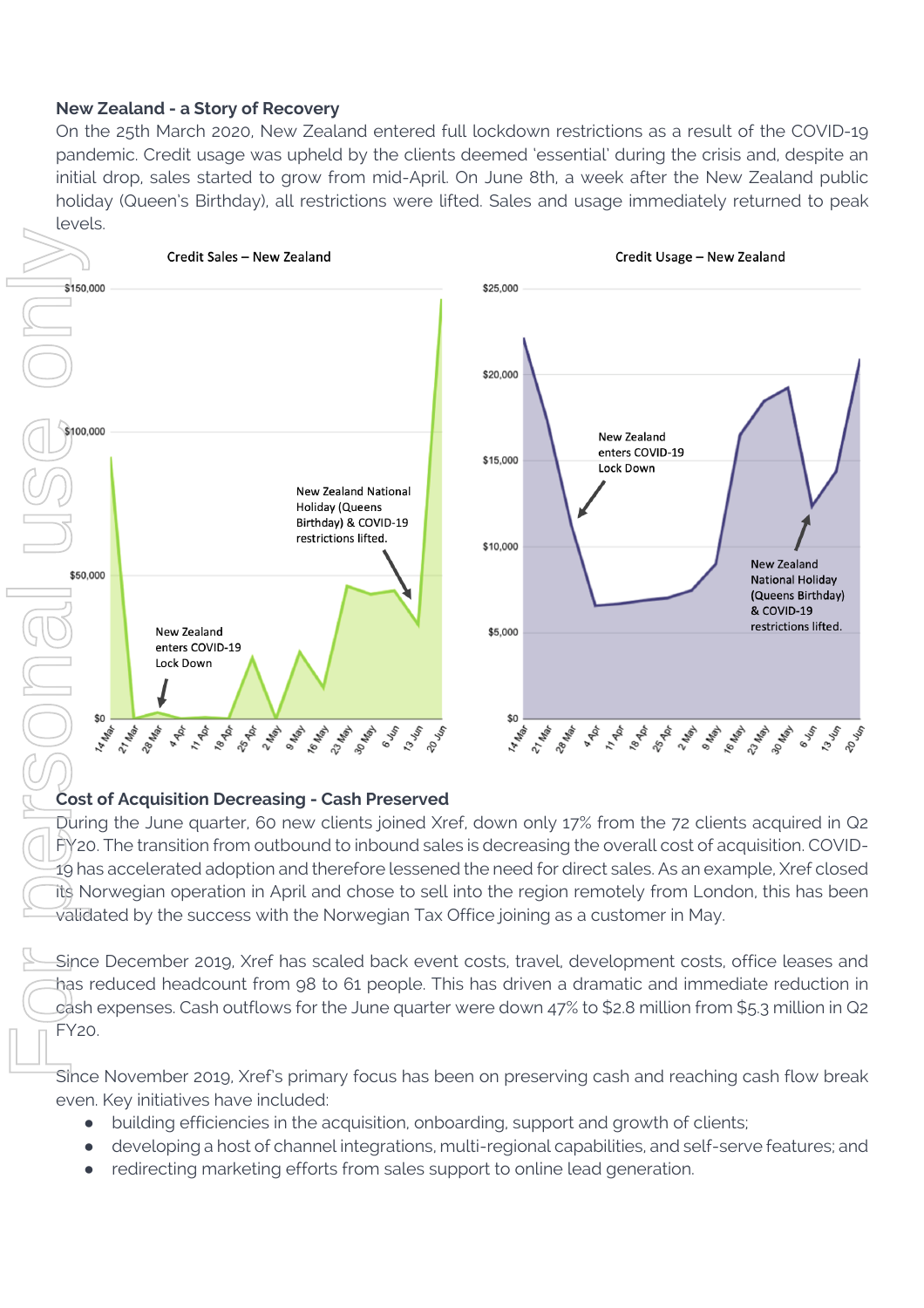Xref has also taken the decision to change the payroll calendar for FY21 from the current 13 periods a year to the more traditional 12 months per year. The June payroll set for the 1st July was rescheduled for the 30th of June. As a result:

- cash outflows for the June quarter rose from \$2.4 million to \$2.8 million;
- September quarter will include 3 payrolls instead of 4 as per the previous year; and
- cash outflow forecast for Q1 FY21 is \$2.7 million (after government subsidies), 50% down on Q1 FY20.



On April 1st 2020 all Xref employees, senior management and executives opted to reduce standard working hours to a four-day week until the end of the June quarter. Xref replaced salary reductions with ordinary fully paid shares. Shares will be issued during the week commencing 6th July 2020 at the then average volume-weighted share price. Xref returned to a five-day working week on the 1st July as a result of the successful fourth quarter.

# **Business Update: Investor Call - 6th July**

Chief Executive Officer, Lee-Martin Seymour, will host an investor call to discuss the Xref's April results on Monday, July 6th 2020 at 11:00 am AEST. The number for Australian investors is 1800 093 431 and for international investors is +61 2 8047 9393. The conference ID is 55768070#

# **Management Comments:**

**Executive director / CEO Lee-Martin Seymour said:** "For the majority of this year we have worked through both national and global crises and have, during these times, continued our focus to reduce costs, grow sales and achieve break-even. Our business is in a great position, we have an enormous opportunity ahead and our people, product and brand are simply the best in the world. We have contributed to the global effort during the pandemic and in many areas have been a critical platform to essential services during the pandemic. Despite the disruptions of COVID0-19 we have a robust growth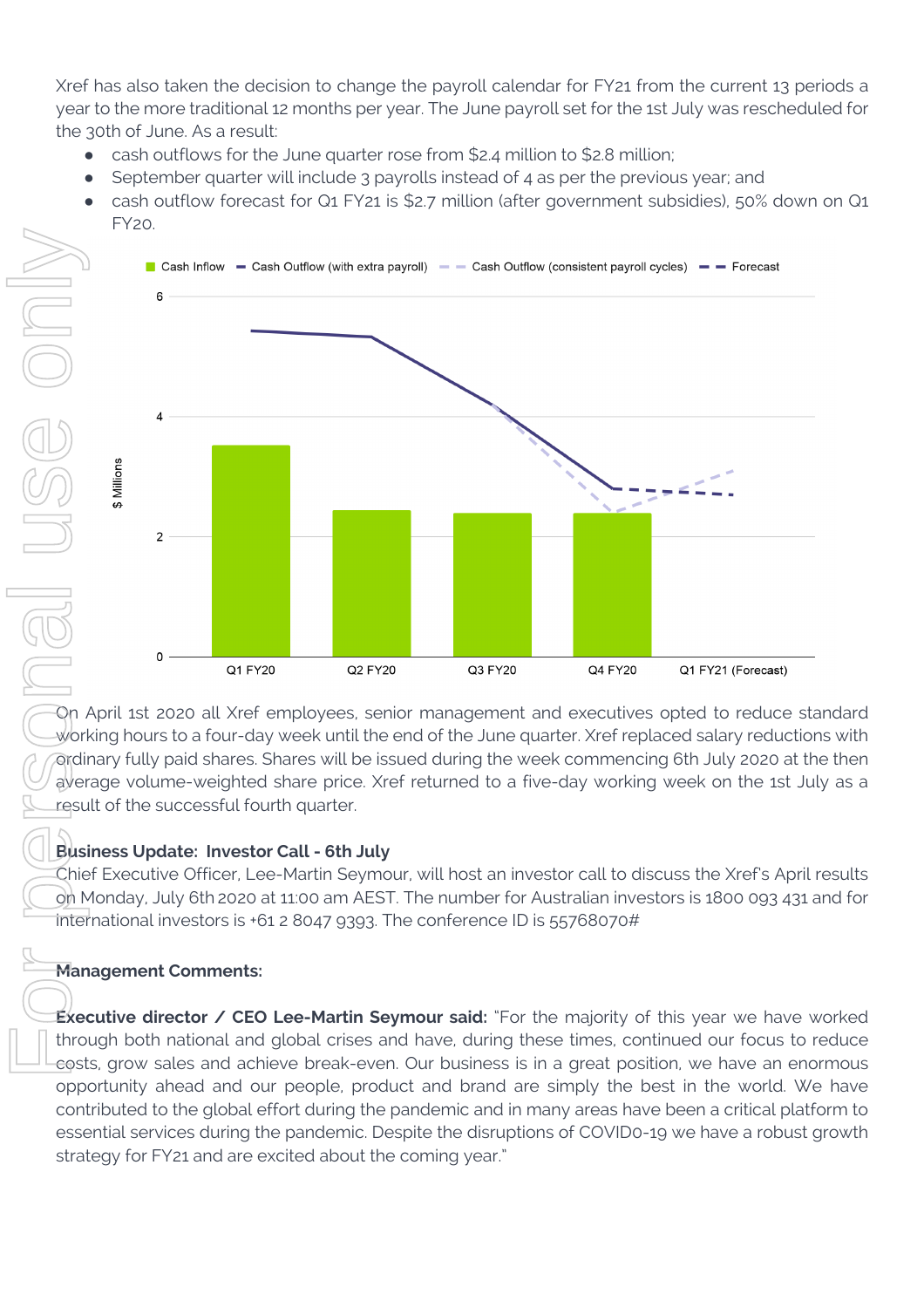**Executive director / CSO Tim Griffiths said:** "During the pandemic, development has not stopped, we have seen an increase in partnership requests, further integrations launched, bespoke development requirements, go to market activities with partners and the developments of additional features on both the Xref and RapidID platforms."

**Brad Rosser / Chairman said**: "The Xref business has been able to adapt to change quickly, the management team has remained focused on the key objectives despite having to recalibrate targets and has continued to win and grow new clients during an extremely difficult period.

**Investor and media enquiries:**

- Presentation: xf1.com
- Investor Centre: xref.com/en/investor-centre
- Twitter: @xf1
- Email: investors@xf1.com

Authorised by the Board: Xref Limited (ASX : XF1) Xref Limited, Suite 17, 13 Hickson Road, Dawes Point, Sydney NSW 2000 Australia

| <b>Key points about Xref</b> |                                                                                                                                                                                                                                                                                                                                                                                                            |
|------------------------------|------------------------------------------------------------------------------------------------------------------------------------------------------------------------------------------------------------------------------------------------------------------------------------------------------------------------------------------------------------------------------------------------------------|
| First mover advantage        | Xref provided the first automated solution for the candidate<br>referencing process and it is capitalising on its first-mover<br>advantage by focusing on and investing for international growth.                                                                                                                                                                                                          |
| <b>Business model</b>        | Under Xref's business model, when clients purchase credits (credit<br>sales) to use the candidate referencing platform, the value of their<br>purchases is recognised as unearned income. When they pay for<br>the credits, the cash is recognised as cash receipts. Once the credits<br>are used by the client (usage), Xref recognises the value of the<br>credits used as revenue (recognised revenue). |
| Global addressable market    | Xref's addressable market includes more than 180 million<br>employees in North America, 120 million employees in Europe and<br>15 million employees in Australia and New Zealand.                                                                                                                                                                                                                          |